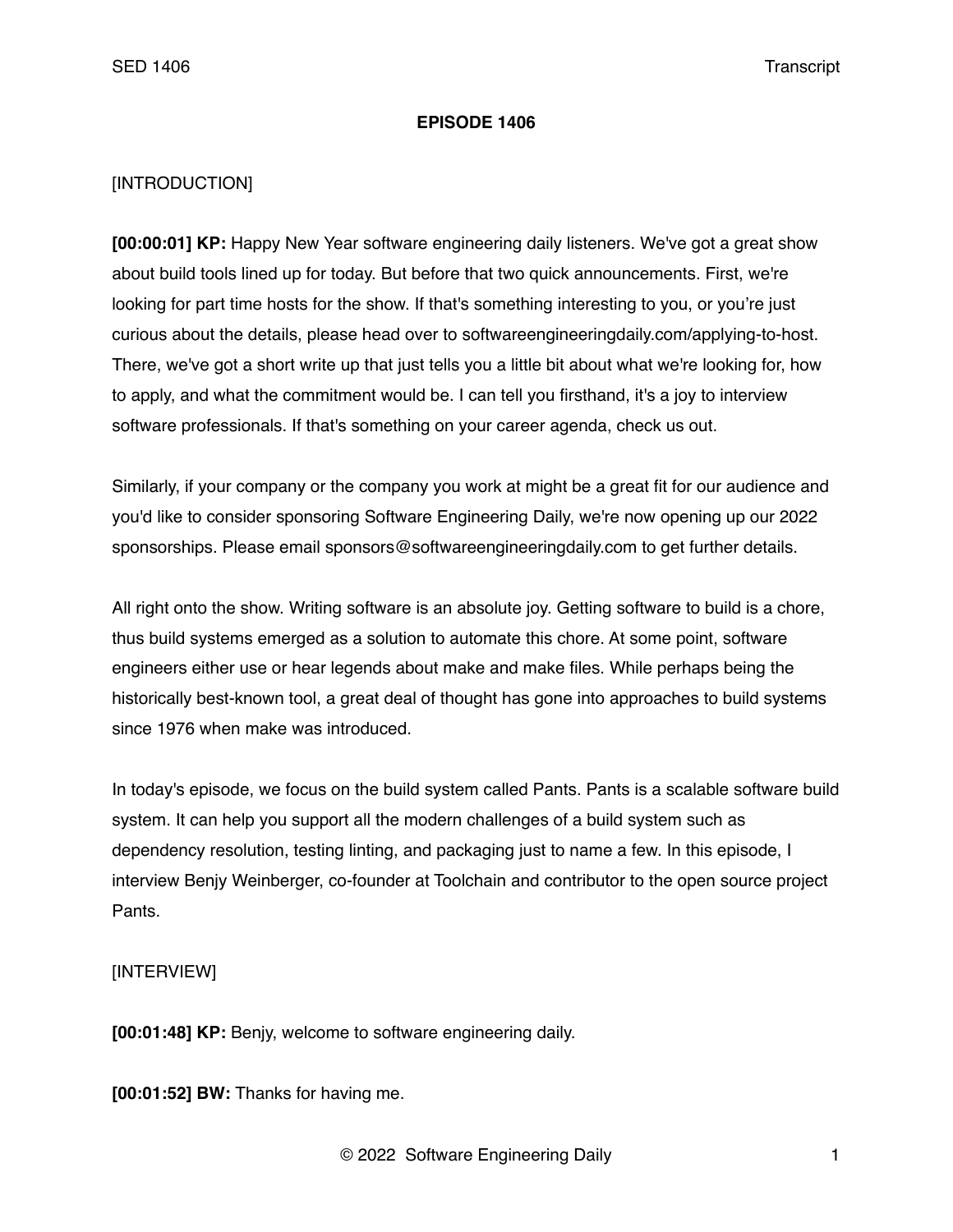**[00:01:54] KP:** Well, before we get into the core section of the interview, can you start us off with just a little background and how you got into software in general?

**[00:02:02] BW:** Absolutely. So, I was born in the UK, but I grew up in Israel. And the tech industry is a big deal in Israel. When I went to university, the computer science was a very popular major that a lot of people were interested, and it has always been fairly obvious to me that was sort of science in general and mathematics and computer science in particular, were things that I would love and it turns out I was right.

**[00:02:32] KP:** And where'd you get your start professionally in the software industry?

**[00:02:36] BW:** So, I got my first job out of college at Check Point, which was in Tel Aviv, which was in the late '90s, which was the very prominent Israeli tech company at the time, and really cut my teeth there on low level network engineering and had a great time and learned a great deal.

**[00:02:57] KP:** So, you've been through a couple of corporate experiences. What made you make the jump from I guess, worker to founder?

**[00:03:05] BW:** Really good question. I had worked at so many companies, I moved to the US in the early 2000s. I ended up working at Google, which was a phenomenal experience. And Google was the first time I noticed a strong investment and effort on the part of a company in developer productivity. It was really a joyful experience working there and having all this incredible tooling. Obviously, everything is a work in progress. Not everything was incredible. But there was this focus on and devotion to developer productivity. And when I left Google, I went to other smaller companies, I discovered that the rest of the industry, that was not the norm. It was not obvious that a company would invest significantly in tools and developer productivity and best practices and in the tools to support those.

So, I started getting really interested in that space, and eventually realized this is what I want to do. And I have strong ideas and strong opinions about what needs to happen in that space. And no one is working on those, and realized that if I want to make a dent in it, then I need a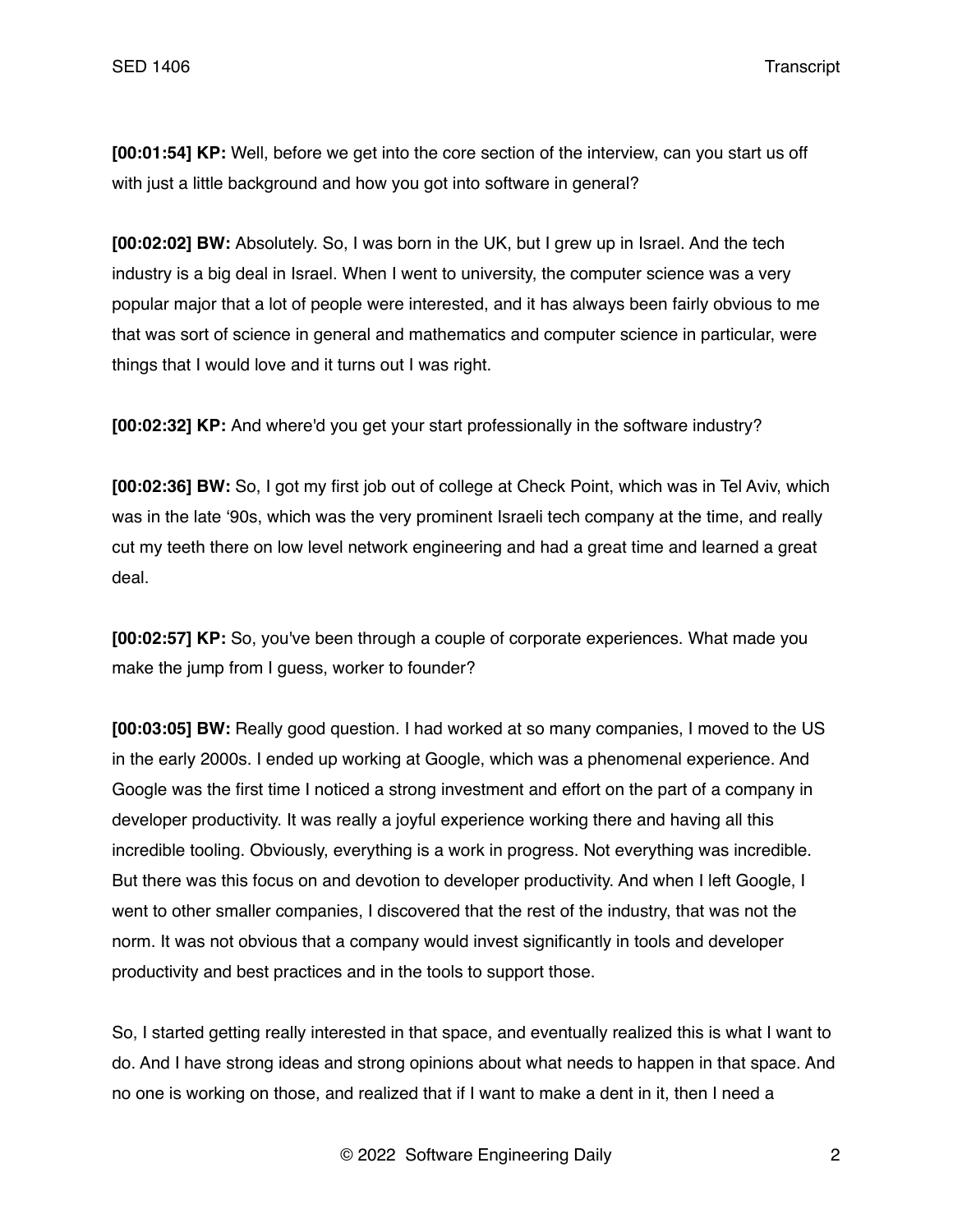company that is the vehicle to do that. So, I'm one of those people that necessarily always dreamed of becoming an entrepreneur or starting a company. But it is very much my dream to be starting the company that I did start and working for Toolchain.

**[00:04:31] KP:** So, Toolchain is the company. Can you tell me about Pants and what the relationship is between Toolchain and Pants?

**[00:04:37] BW:** Absolutely. So, Toolchain is a company focused, as I mentioned, on developer tooling and on giving developers a scalable, fast, stable build and workflow experience. And our technology is built around Pants which is an open source project that is based on about the last 10 years of the efforts of myself and other people in that area. So, the Pants project actually came out of an internal project that John, my co-founder and I worked on originally internally at Twitter, forward for Twitter's uses. And it eventually got spun out of there because I had gone on to work at Foursquare and Foursquare has similar set of build needs. Both companies were using Scala and we're having real trouble scaling the standard Scala tool chain.

So, hands got spun out so that we could collaborate on it, those two companies could collaborate on it. And we learned a lot from that building that system. What we currently referred to as Pants is a new system related only by name and by shared experience with the old one because, whereas the old one was really designed around scholar use at those two companies, circa the early 2010s. Pants V2, as we unimaginatively call, it was rebuilt from the ground up to serve a much wider set of use cases at companies of all sizes and teams of all sizes with various different languages and different use cases and different verticals. And so, that's what Pants is. It is currently the repository of our open source efforts. It is this relatively new system that we launched last year, based on lessons we learned from several years of working on that holder one of the same name.

**[00:06:21] KP:** So, I'm thinking about a company I was at where we were a big enough engineering team, that we had a dedicated change management engineer, how would a person like this take up Pants as a tool and effectively helped get my code into production?

**[00:06:34] BW:** So, it's very common that, when we talk to companies that are using Pants or looking to adopt it and helping them adopt it, we're talking to one person behind that person and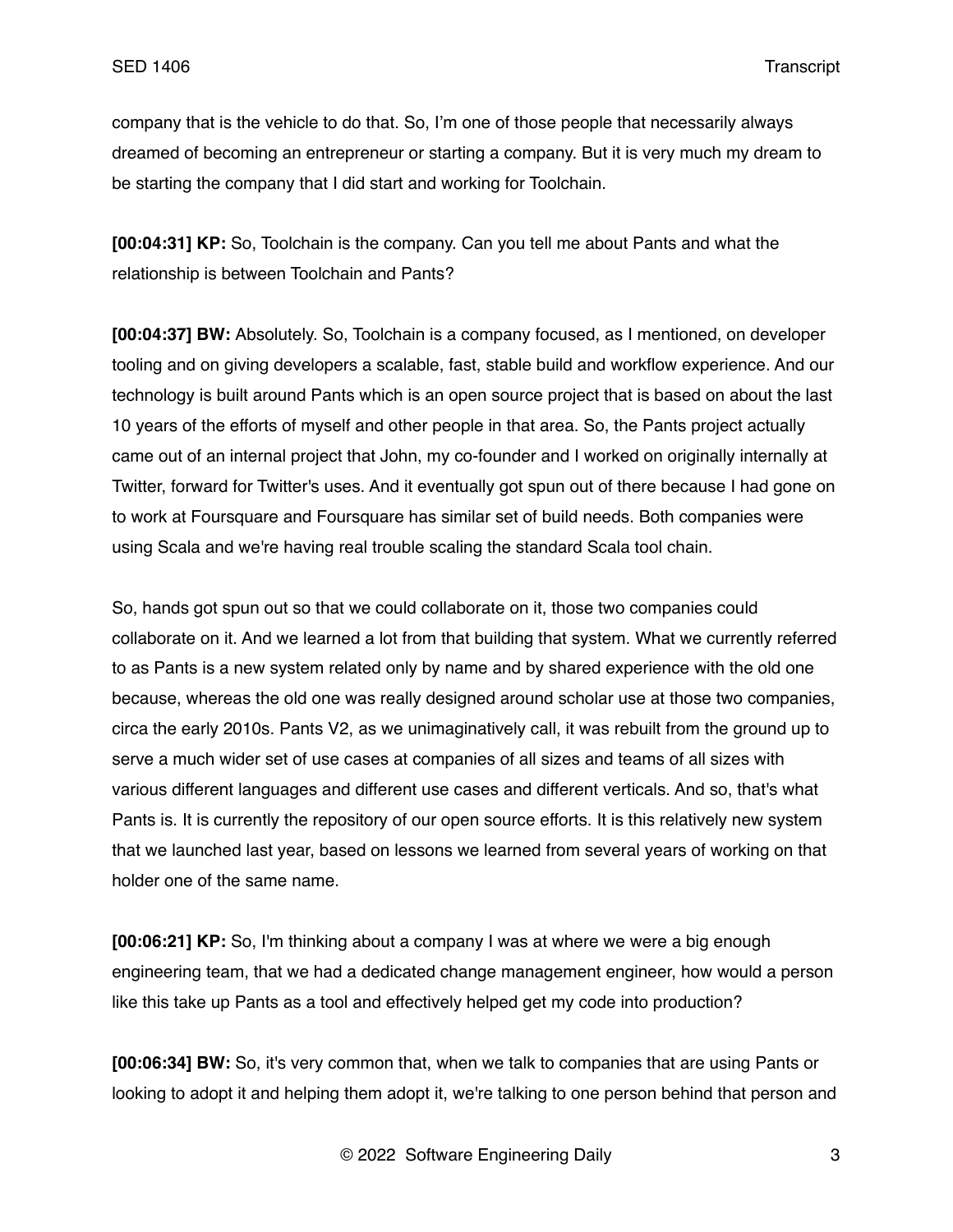maybe tens or hundreds of engineers that that person is supporting. So, you ask the right question in terms of that dedicated engineer is usually the person doing all the work on behalf of their coworkers. So, the first thing you typically do is look at the documentation. We have a very detailed documentation site at pantsbuild.org, which contains a lot of getting started guides and explanations of how you use the system. And the other thing you do is hop on Slack. Because this is very much a community effort, and we are very enthusiastic about helping with adoption at various companies, for multiple reasons.

One is, obviously, we don't want people to drop off adoption because they feel like they weren't getting support they needed. But also, the more we learn about use cases, real world use cases and attempts to apply our technology to them, the better we can make that technology and the more suitable for wide use, we can make it. So, we really love hearing from people on Slack. There's a link in one of the early pages on that documentation site, I mentioned, there's links to a Slack workspace and you hop on there and you ask some questions.

But generally, the adaption, one thing that we really focused on in the design that was very different from earlier systems from the first version of Pants and very different from other systems that were design for a single company's use cases is we needed the system to be really easy to adopt. Because adoption is not just something that happens once at that one company, but happens over and over hundreds and thousands of times at all these different teams and all these different companies. And so, unlike other systems, there's a huge amount of automated assistance in adoption, so scripts that will set things up for you, the system itself knows how to generate its metadata, and it doesn't need very much metadata, because instead of relying on a lot of elaborate manually provided information, it uses a static analysis and looks at your code to derive almost all of that information.

So, one obvious example is you typically do not have to tell the system very much about your dependencies, because it can look at your input statements in your code and figure it out from there. And in another example, you don't have to restructure your code or modularize it in some way to meet the expectations of the system. A system can work with dependency tangles and spaghetti code and all sort of unpleasant, but sometimes inevitable facts of real-world code base architecture.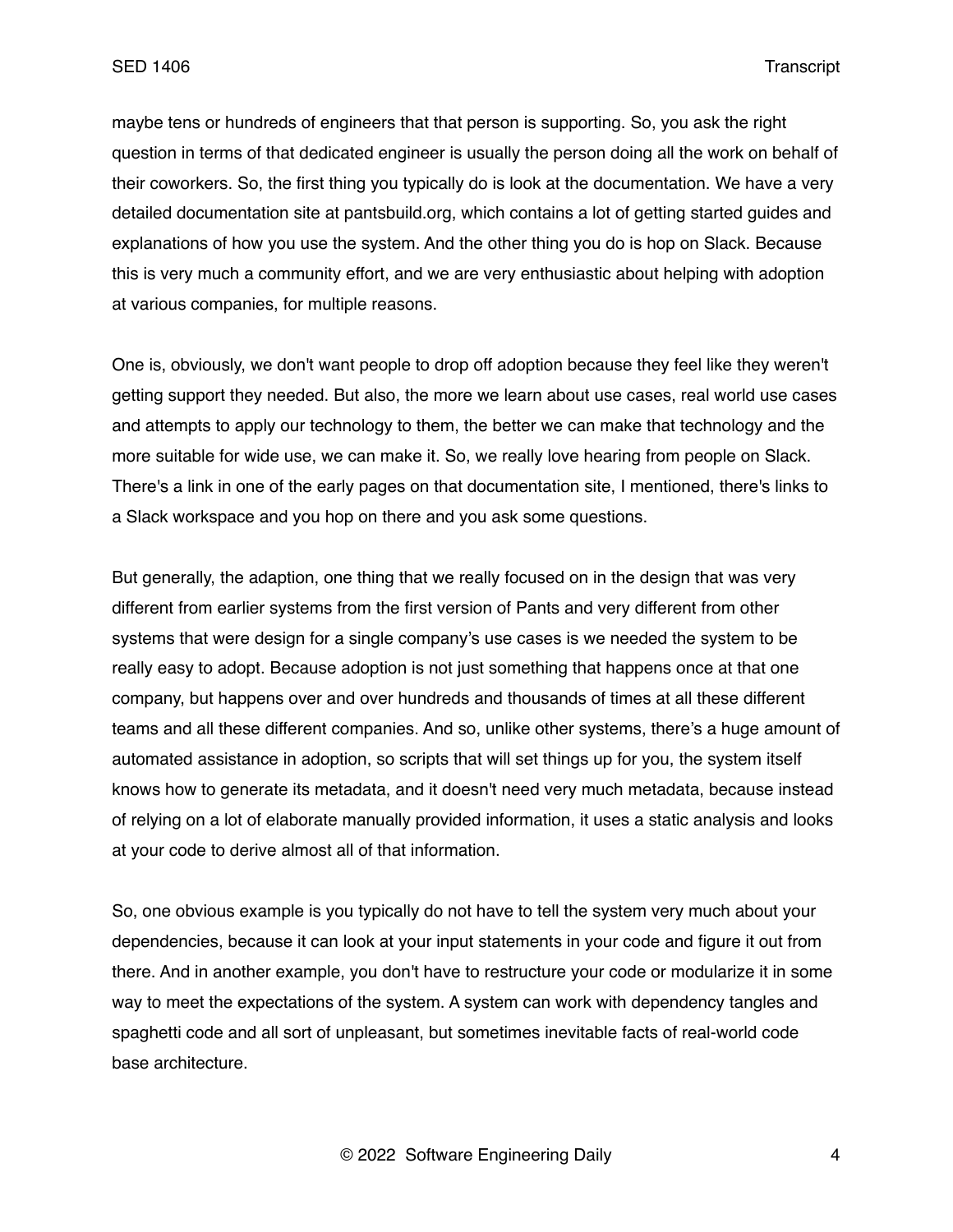**[00:09:25] KP:** So, I've bumped into a handful of problems in my time with Python dependencies, and always – well, eventually found a way to solve it with some finagling and requirements dot txt. Can I still use that? Or do I still need that? Can you kind of automate that process away for me?

**[00:09:42] BW:** So, we try to work with existing tooling and existing configuration as much as possible. So, if you have a requirements dot txt, we will use it. But one thing Pants does because it has this very, it does static analysis and has this intimate knowledge of your dependencies, is that it can figure out sort of just what these necessary set of dependencies for a given operation is. So, instead of you having to, through fine tuning, splitting your requirements dot txt and sort of very carefully managing them, in order to make sure that a set of requirements is present, for a given operation, say running some tests or packaging your code for deployment. So, instead of having to do that manually, the system does it for you. Your requirements dot txt can now function as just a piece of metadata that says, "Here's a bunch of external requirements that my code may depend on." And Pants will, at runtime, pluck out from that set, just the set that you truly need for this operation. So, it does a lot of that untangling for you.

**[00:10:55] KP:** Gotcha. The last time I had to set up a bigger size Python project was before I learned about Pants, and at the time, I was able to find somebody at a nice boilerplate somewhere on GitHub that I cloned and it was a somewhat opinionated way of doing all the linting and testing and that sort of stuff. I realized that Pants, that's only a subset of the features. But for someone who knows that boilerplate experience, what's a similar onboarding to get a project stood up?

**[00:11:21] BW:** So, are you talking about a new project, or you have some existing code that you want to adopt Pants into?

**[00:11:28] KP:** Well, both are interesting cases, let's do what I presume is the easier one first, the Greenfield project.

**[00:11:33] BW:** So, with a greenfield project, typically, you can structure it however you want. Pants is very agnostic to how you lay out your code. For example, we prefer to have unit tests

© 2022 Software Engineering Daily 5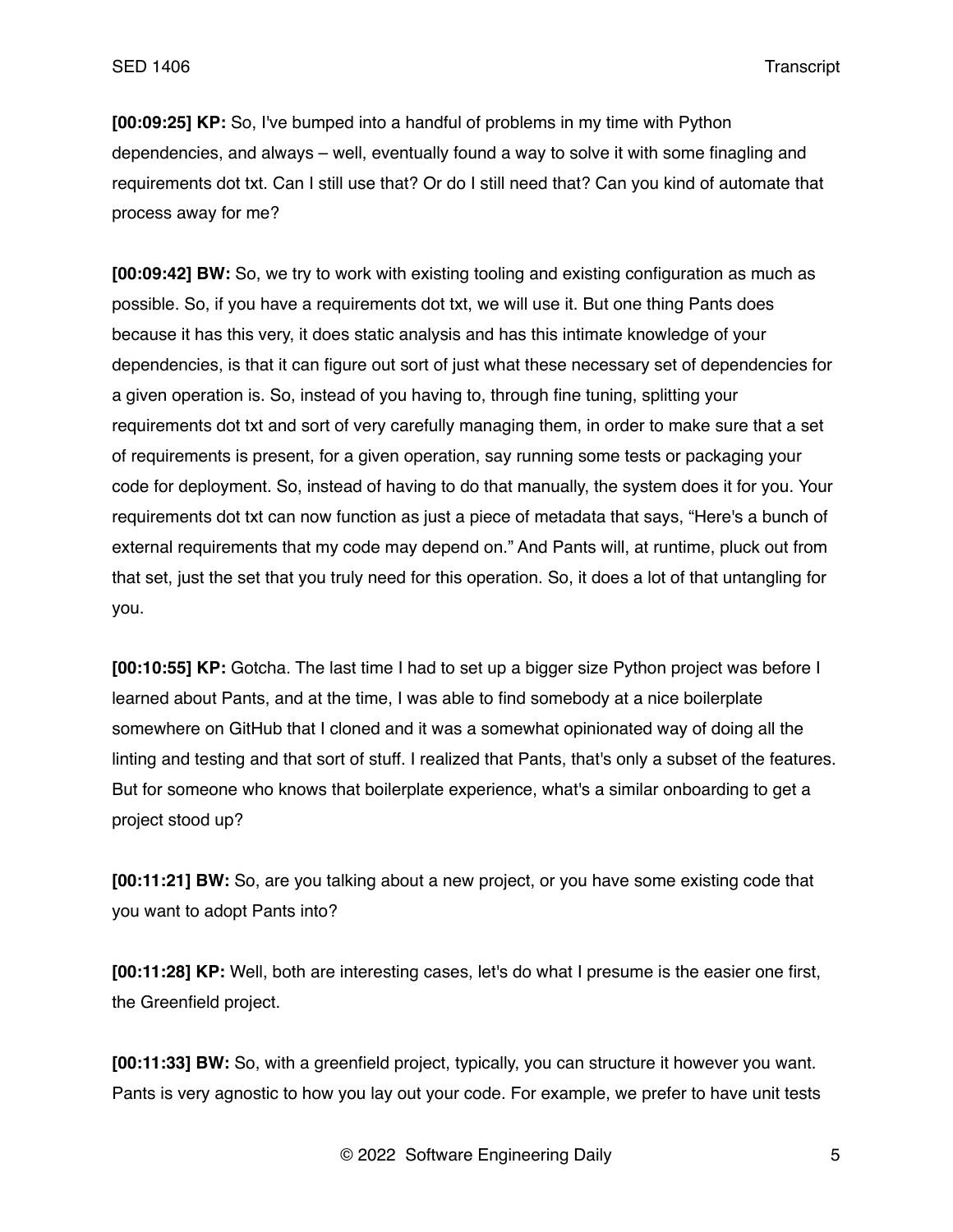live alongside the code that they test. So foo.py is tested by foo test.py in the same directory, and many tools don't support that, because they would just naturally bundle those tests in with your production code, they couldn't tell the difference. But Pants is smart about knowing well, this is a test, it's not part of your production code.

So, we support that layout. But other people like to have parallel trees of sort of production code, and then a parallel tree containing test code and it supports that as well. I'd say the initial setup of pants in a greenfield project, or even for that matter in an existing project is the one thing you do have to tell Pants about is what your source routes are. Source routes which is the term we use for the points in your codebase to represent the roots of the package hierarchy. So, for many Python, smaller Python code bases, that is actually just the root of the repository, right? So, your import paths start from the root of the repository. But if in larger repos, you might have your Python code under src/python. So, you'd have to configure the system to say, "Well, these are my source routes."

In general, there are some sensible defaults there. So actually, the examples I mentioned are all covered by the default. So, if your code lives under source Python, or source py, or is directly in the route, we will handle those cases. But if you have something unusual, that's your preference, or if your tests live somewhere else, you might have to add some configuration there. And that's really the only main thing you might have to say which versions of Python you want to use. So, you can constrain, sort of paths will go out to your system, find all the Pythons and pick one that matches the constraints in your configuration.

You might want to say, my repo, just don't try on running this on anything other than Python 3.7, or Python 3.7 and Python 3.8, or whatever your choices are. Beyond that, you run Pants itself, there's a script that you run one time that creates an empty config file, and then you run some stuff that like, adds some basic configuration. You check that into your repo, and then you run a Pants goal. So, commands in Pants are called goals, or something like Pants test, or Pants lint, those are called goals. And we have one called tailor, which is the only Pants related plan, we have allowed ourselves in the codebase. And tailor does kind of what it's the reason we kept it is it's a good pun, it will create what's called build files for you. You may be familiar with build files from other build systems, most build systems have some way of just pointing to cut sort of little metadata files that point to code and say, this is a Python library, these are some tests, this is a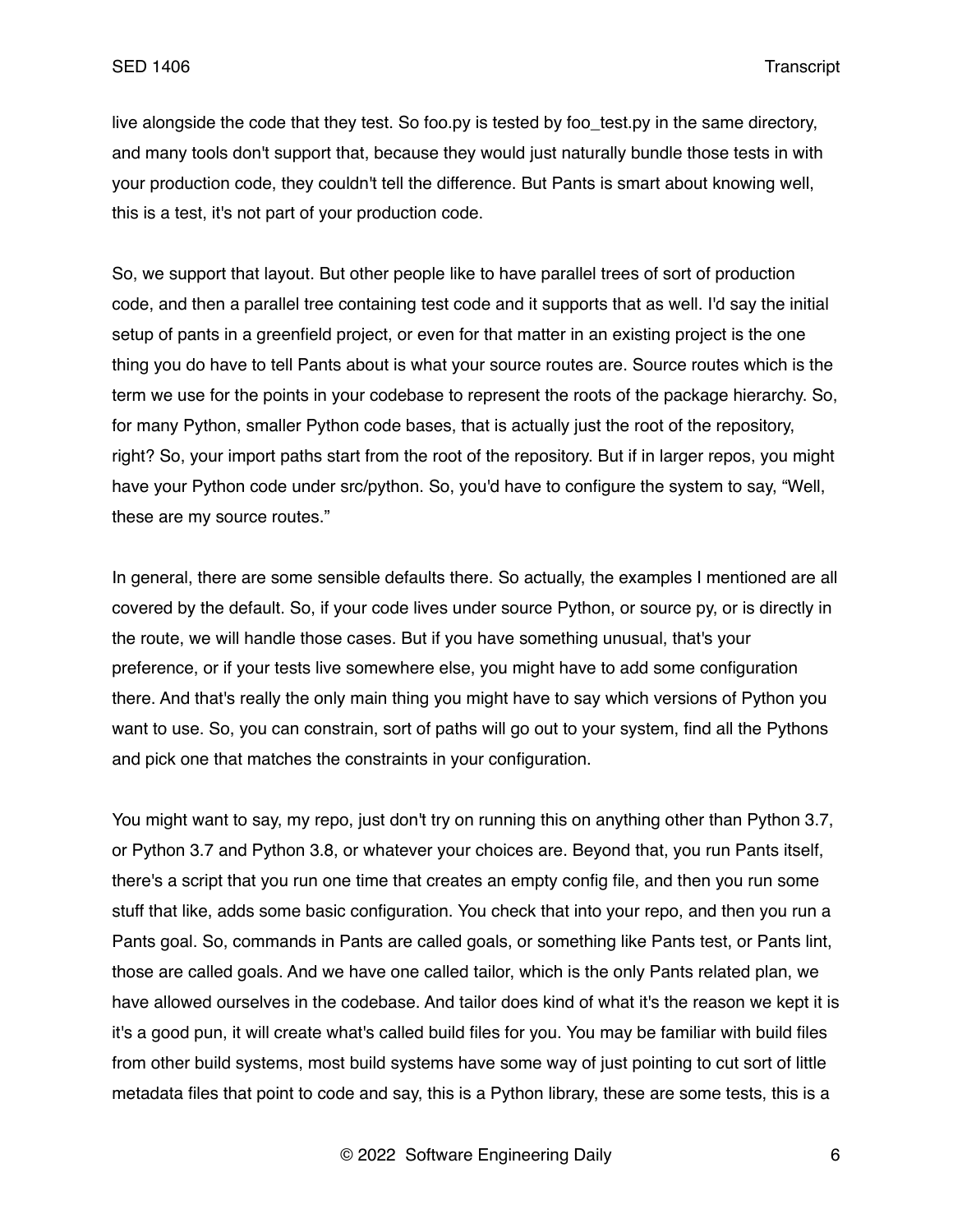binary, these are resource files that can be loaded, using package resources or runtime, that sort of thing. Those are generated for you again by inspecting the code. And so, onboarding in either case is basically you add a few lines to a config file, you run pants tailor, you check in the results, and you're pretty much off to the races at that point.

**[00:14:46] KP:** So, it's very appealing to me as a developer that I've got the freedom to structure my project however I want. Does that present any challenges for you to be able to package it that there seems to be a very open way I can configure it?

**[00:14:59] BW:** No. So again, the core of everything Pants does is the static analysis, and the very fine-grained understanding of the dependencies in your repo. So, we analyze those down to the file level, which is why you can intermingle tests, safely intermingle tests and production code. We need to do this for many reasons. So, one example is caching. One of the ways that Pants is fast is that it caches all the work that it does on a very fine-grained level. So, it's not sort of caching entire directories like a CI system would do. But it's caching individual tiny work units, even a simple build might have thousands of individual work units cached. And to do that correctly, we have to know about your dependencies.

Similarly, concurrency pants can say you have eight cores on your laptop, Pants can use all eight to run eight tests at the same time. Doing so requires knowing that two different pieces of work don't depend on each other, and that requires knowing about code dependencies. So, once we have all this fine-grained knowledge of your dependencies, then figuring out what needs to be packaged in order to run a binary. So, perhaps we'll detect that some file that contains, for example, the if name equals main stanza that looks like an entry point in Python. It will create a, what we call a binary target for that, and it can analyze all the dependencies of that thing. When you request to package it, it will package just those dependencies. The only complications if there are dependencies that could not be inferred from this static analysis. So, for example, loading code or resources at runtime by name, in which case, you just have to manually add a dependency into one of those build files and check it into the repo. But generally, the information that Pants needs to do its job also helps it do things like packaged correctly.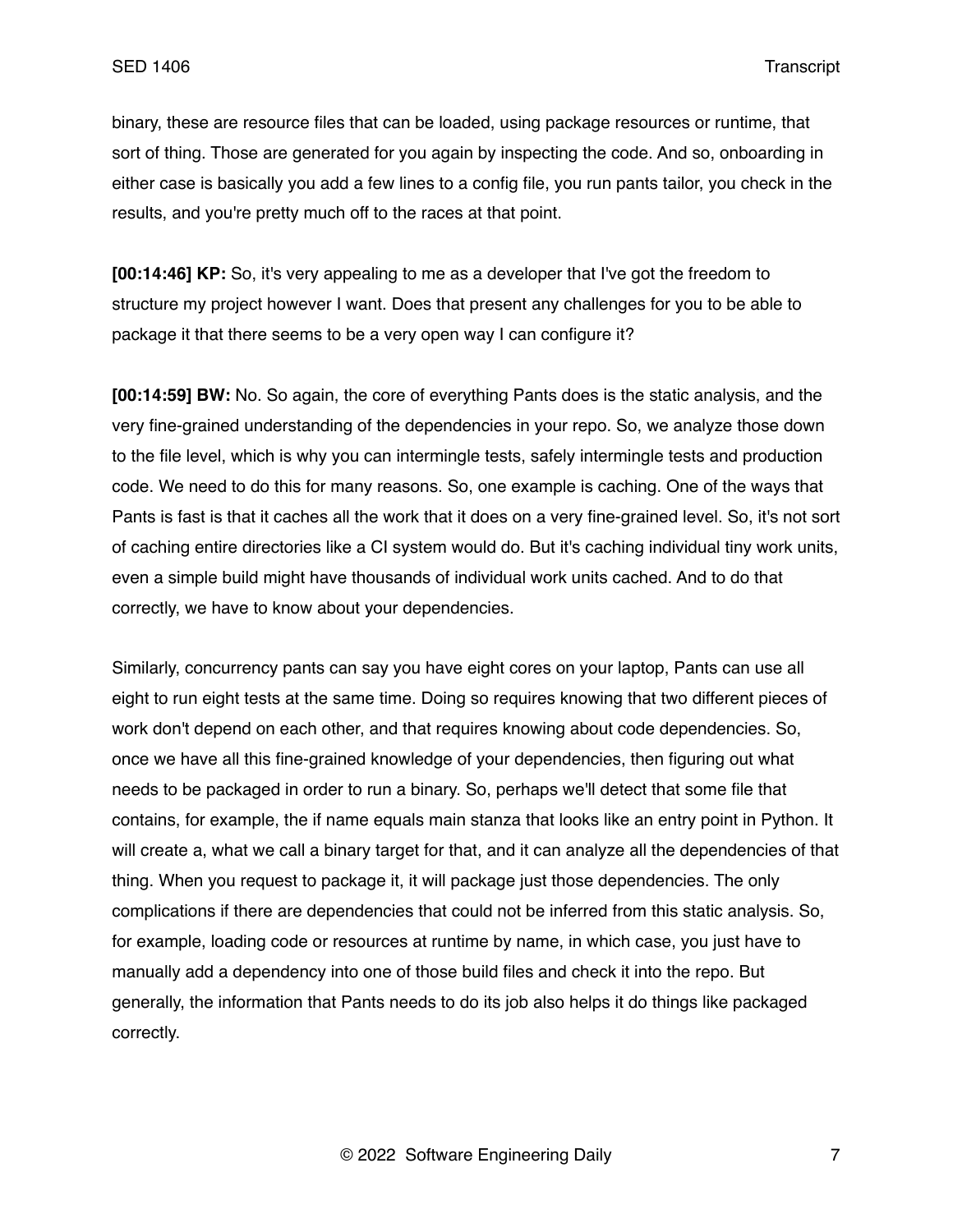**[00:16:55] KP:** And what are some examples of common workflows that people will use Pants to build?

**[00:17:00] BW:** That's a great question. So, we see a lot of use cases. Again, so listeners will notice that we're talking about Python a lot, and that is because when we first launched this Pants V2 as we're unimaginatively calling it, we focused on Python, because Python has become so popular so quickly. And there aren't great solutions out there for medium, let alone large-scale Python development, that sort of standard Python tooling kind of assumes implicitly that there's just your entire repos building one binary.

So, we have a lot of Python use cases, data science is a big one. Various DevOps workflows are another. And also, just web applications, such as, building flask, and Django apps. So, we have a lot of workflows around. For example, Django, microservices is a really interesting one. The standard Django tooling assumes it's supports things like multiple databases, multiple binaries, but it's not really quite built for that without additional tooling around it and Pants can provide that tooling. So, you can package a what we call a PEX file. So, PEX is a format that we've developed that it's short for Python executable, and essentially bundles all of your first party Python code, along with all of its third-party requirements into a single executable zip file that you can just deploy to a server and run, and it expands itself finds local suitable Python interpreter and then runs itself.

For example, one of those can run a production Django binary, via the sort of unicorn entry point, G unicorn entry point, and you can build many of those in out of a single repo and they can share common settings. And there are all sorts of interesting practices around that. And so, one of the things that enables we use this internally at our company and other companies use Pants for this as well is Django microservices.

**[00:19:05] KP:** So, how do you know the entry point for the, I guess, top level of the micro services? Like whatever runs flask? How does the PEX file know where to start?

**[00:19:14] BW:** So, there'll be a little bit of config in the build file, you would say. This is the code that's bundled and here's the one line of config for it that is different than the other binaries and all that config contains is when sage unicorn starts up, here is the server file that it loads.

© 2022 Software Engineering Daily 8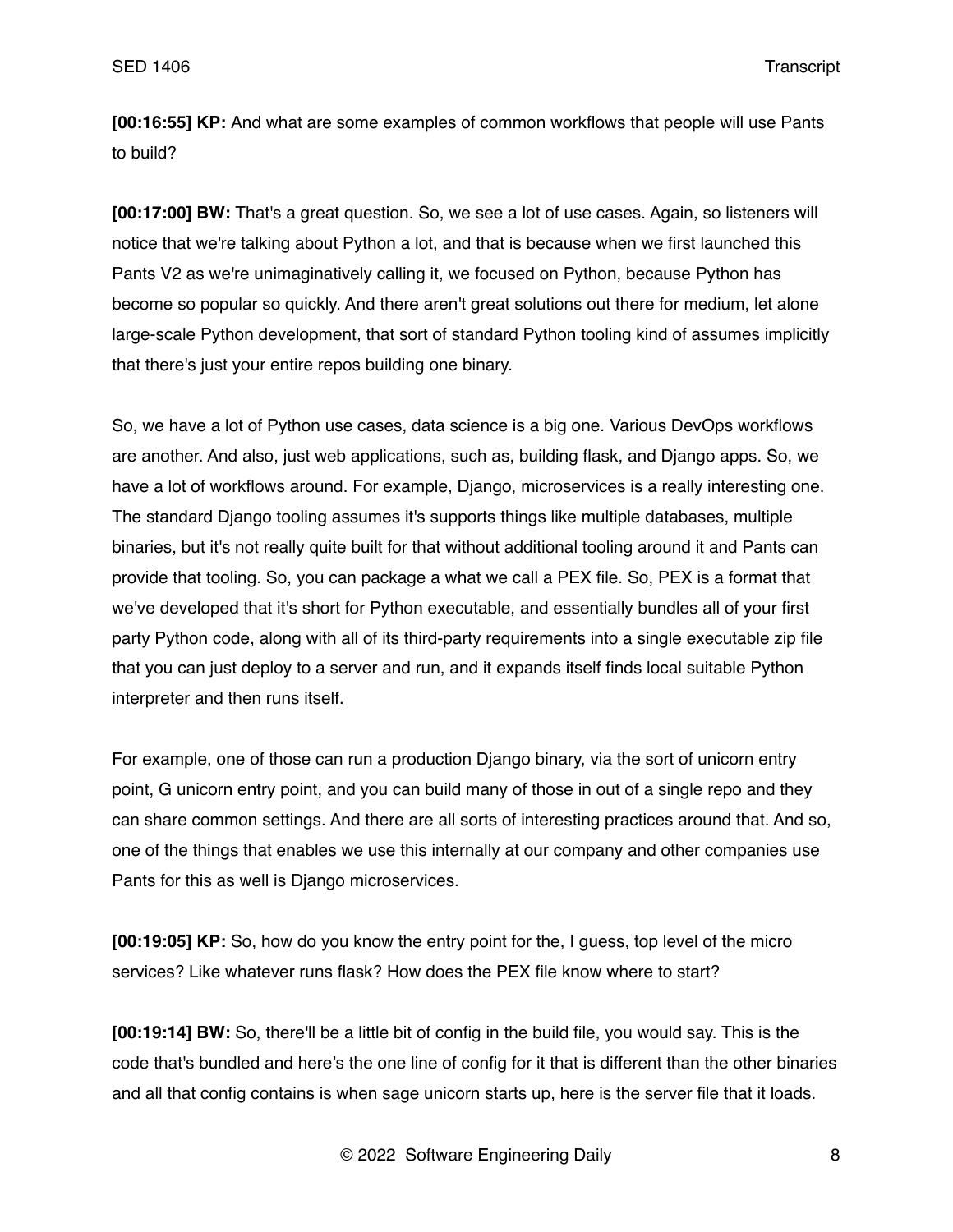**[00:19:33] KP:** Gotcha. So, I love a vision of situation which I can push my software when I merge a pull request to master, workflow could get triggered, the PEX file could be built, shipped to an environment, all that kind of stuff. How far can I go with Pants alone? And do I need other tooling to really complete the delivery?

**[00:19:54] BW:** Well, one of the features that we have added recently, thanks to a one of our contributors is Docker support. So, you can actually have pants build a Docker image. But the single build command will first build any binaries that need to be embedded into that Docker image. So, the Docker image has a dependency on say, for example, one of these PEX files. And so, when you say build the Docker image paths will first understand that it needs to ensure that the underlying binary is built. So, you can run a single Pants command that will do everything on the Python side and then embed the resulting Python binary into a Docker image.

In fact, because of this PEX format, one thing you can have with your many services is the same underlying Docker image that then deployment images can differ only by this one single different PEX file. So instead of for example, needing multiple images which builds different virtual environments, out of different requirements dot txt, here everything is packaged into this one single file that gets executed. So, you can get as far as Pants building a Docker image that contains all the binaries. And you don't need to do anything manual there.

Another example is, you can build cloud functions like GCP Cloud Functions, or AWS lambdas, that run your Python code. And so, Pants will build all the way to the zip file that you need to then deploy. There is not much support currently for deploying. There is some for publishing. So, you can, for example, push a Docker image. But right now, Pants kind of mostly stops where there is something ready to be published or published, but not deployed. Because deployment is a, very large, very interesting, very elaborate area in its own right. And there are a ton of CI/ CD platforms out there that handle that very well. But again, Pants is generally a workflow, a developer workflow system. It is designed for making all of the iterative steps that developers perform while they're developing, fast and stable. And then also, when those types of steps like running tests are recapitulated in CI, Pants is very good at making that robust and fast as well.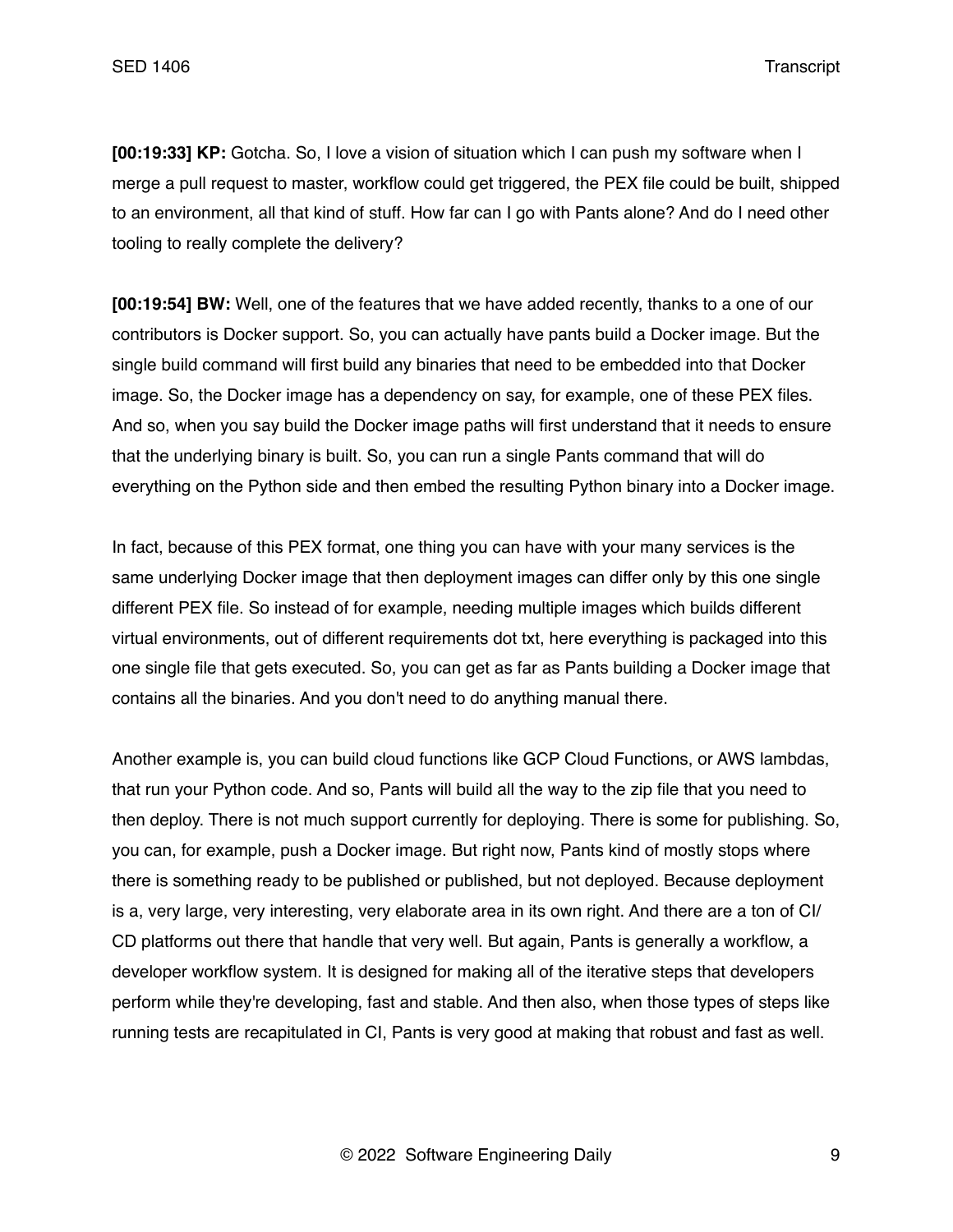So, if someone wanted the deployment capabilities built into Pants, they could absolutely do that, because it is extensible. Pants is fairly, it understands a sludge set of these goals that I mentioned. So, things like type checking, compiling, resolving third party dependencies, running tests, linting, formatting, packaging, you can add your own, and people do.

**[00:22:46] KP:** So, the static code analysis that's done in the background allows you to build these, you get insight about the versioning and dependencies. But it seems like there's also an opportunity here to maybe give me some feedback as a developer. Are there any insights you can surface about my code base?

**[00:23:03] BW:** Yes. We support linting, and formatting sort of out of the box. Pants sort of understands that, for example, linters, don't modify the source code. So, you can run all the linters in parallel, but formatters do, you have to run them sequentially. It sort of has some intrinsic understanding of the semantics of these different operations. And so, you can add custom linters that will do things like inspect your code in various custom ways.

One area that we're looking at right now, we have an open ticket for and we're very interested in supporting it as our most requested feature, is validating dependencies. So, we know all about your dependencies. But right now, we essentially let you depend on anything, that we don't say this import statement is invalid, because there are rules in your code base that don't allow this package to depend on this package. So, we will pretty soon be adding that support, because as I mentioned, it has been asked for a lot. That I think, especially in larger code bases provides an extra level of sanity. It helps prevent getting into circular dependencies, and it helps prevent spaghetti code, and it helps keep make sure that the way we think about this problem is the data science stack problem, because it's sort of common manifestation of it is you just wanted to bring in one utility function from somewhere in the code base, and now your micro service depends on the entire data science stack. That sort of thing that we would like to have the tool much more proactively prevent, and so that is an upcoming feature that we will presumably add.

**[00:24:49] KP:** What are your options there? I mean, at some point, I do have to import NumPy and Pandas, right?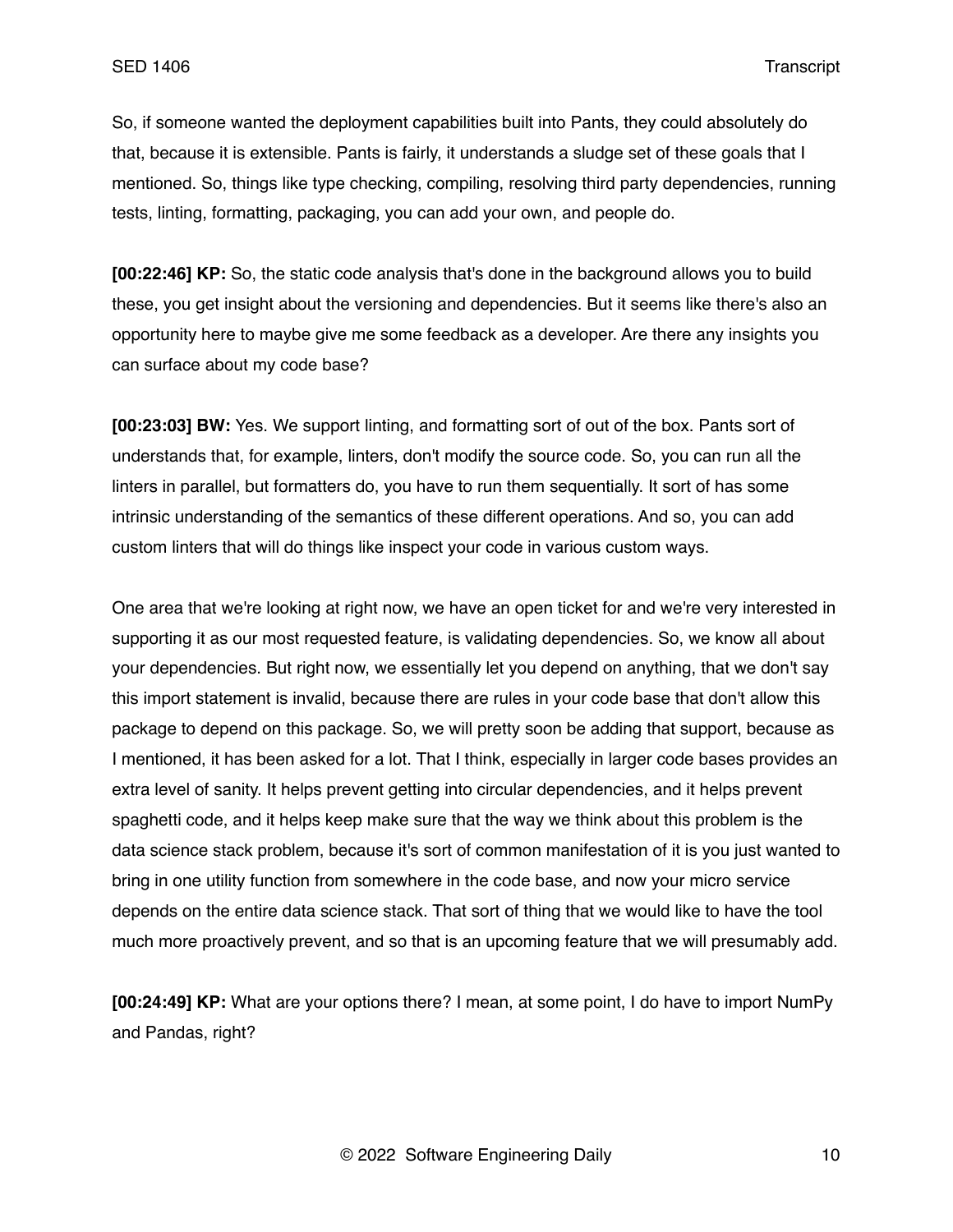**[00:24:53] BW:** You do, if your code needs to, but there are many cases where it doesn't, but people do because convenient or because it gets pulled in accidentally because, you know, it depended on some utils library and that utils library happens to also have some data science related utilities in it. And so, those cause that library to pull in NumPy. So, you can end up depending on things you didn't intend to. I think we've all had that experience. So, just maintaining some sort of sanity, and rule checking around dependencies is an area of codebase hygiene and how a tool like pants can help you with Kobe's hygiene that we're very interested in exploring.

**[00:25:38] KP:** Interesting. Yeah, I mean, unlike language like Go, which is strict about it, I've seen one of the sloppiest behaviors of Python. Engineers who worked for me is just massive copy and paste of everything they've ever had to import at the top of a notebook or file. So, being able to wrap that up, I think maybe the reason people are sloppy like that is it's not always apparent what the problem is, at least until later on the development cycle. Could you highlight some of the reasons we don't want to continue to practice like that?

**[00:26:05] BW:** Well, there are kind of the hard problems around code base architecture and code base management are reasoning about changes and reasoning about dependencies. And where those two get really hard is the combination of the two of them. So, how changes flow through your dependencies is the hardest problem, it is the thing that causes – is the hardest problems to do manually, it is the hardest problems to do automatically, and it is what makes code bases brittle and hard to update. Because the greater the surface area of your code, the harder it is to change it and to reason about how your changes affect the consumers of your code.

So, keeping the surface areas small, for a given amount of volume, if you allow me this geometric analogy, is really, really important for growing the code base in and continuing to be able to work in it in an effective way. The sort of allowing incidental dependencies, those become part of the surface area of your code, and then you have to reason about how those are affecting the consumers of your code until the end of time. And so, keeping your code as tight as possible, really helps with scaling it and still being able to up work effectively and rapidly in that code base.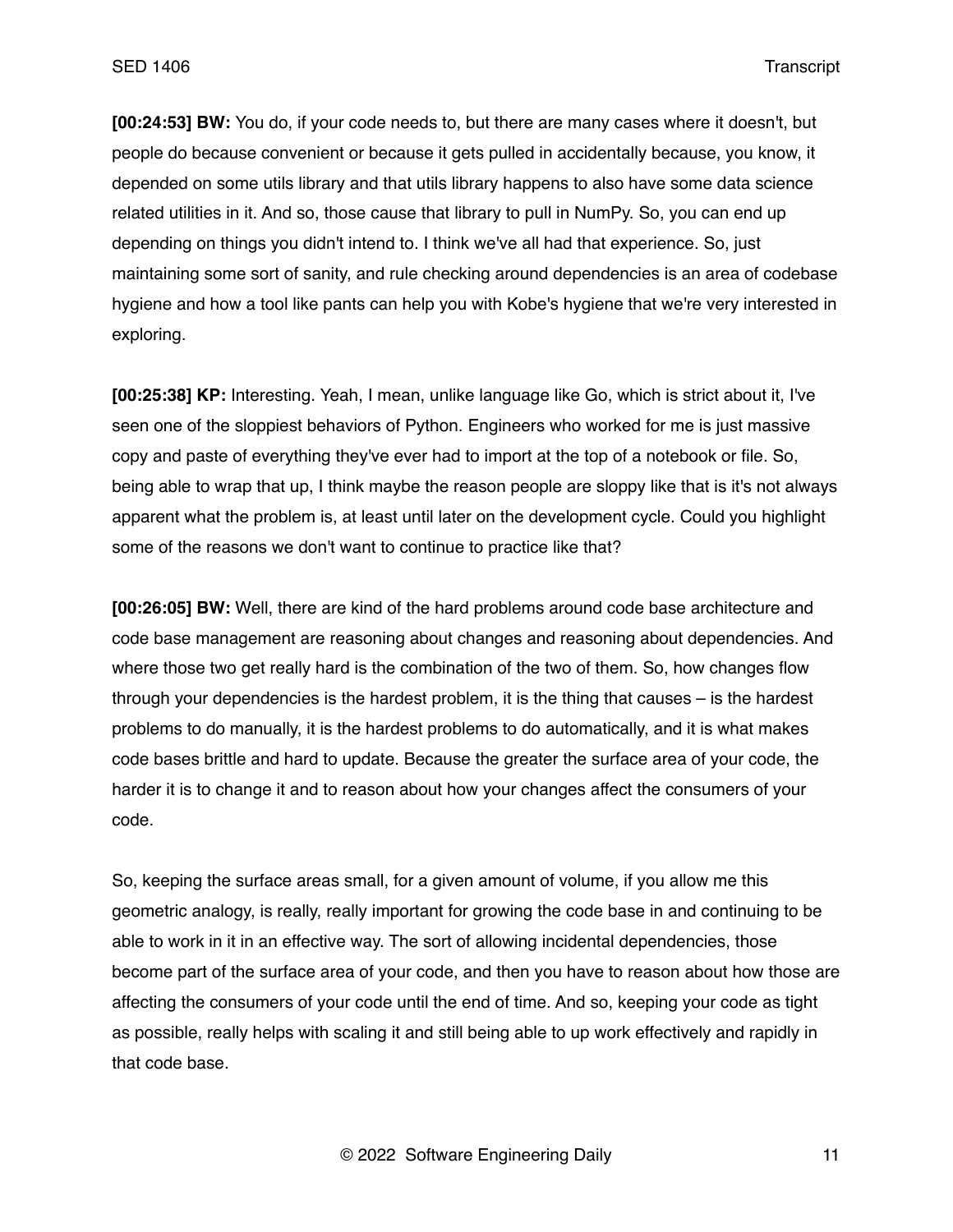**[00:27:28] KP:** Do you have any access to some sort of metrics or statistics about developer productivity? I know I've spent a lot of time waiting for things to install and stuff like that, where, I'm sure the caching might have saved me many hours of work hours, right? Is there any way you can get some sort of grasp on like a percentage improvement or something like that that's quantifiable about the benefits of adoption?

**[00:27:52] BW:** Yes. So, we've talked a lot about pants in the open source system, Toolchain also offers SaaS products that greatly enhance the effectiveness of Pants. One of those is this analytics and inspection UI that lets you look at the history of your bills. So, if you think about how bills and workflows work today, you run things in a terminal, and the history of them gets lost in the scroll back. And there is no wider context, right? So, when builds gets slow, or there are bottlenecks and problems, you're kind of left to your intuition to figure out what went wrong, or what is happening over time. With our UI that we're calling build sense, you can see the entire history, not just of your own bills, but of your organization's bills and that includes both desktop builds and CI builds.

So, in this UI, you can compare in very fine detail, performance of builds over time, so you can look at it and to see where things are getting slower, where bottlenecks are, where things are breaking, if you know, a particular test is failing, inconsistently, you can see context in sort of where it fails and where it succeeds. Now, we still have a lot of work to do on this, of course, there's a huge amount of interesting work to be done in automatically surfacing a lot of this stuff. But I think we have been interacting with our build systems on the command line since make, which was from the '70s. We haven't fundamentally changed that paradigm. But we have browsers now, right? We have these brilliant viewports into data that allow us to view his sort of time series data in a structured and sensible way. And since builds are so complex, as I mentioned, even simple ones might have thousands of steps in them, having a structured UI that can show you sort of surface useful information, I think is really a game changer and is really, really helpful in finding the problems with your build and problems in your codebase.

**[00:30:02] KP:** When I think about companies I've worked at or consulted for, the format is something like this would end up being run by like a DevOps group. Maybe the developers would be looking at it to get some insight about the code, but it'd be more of a build team at a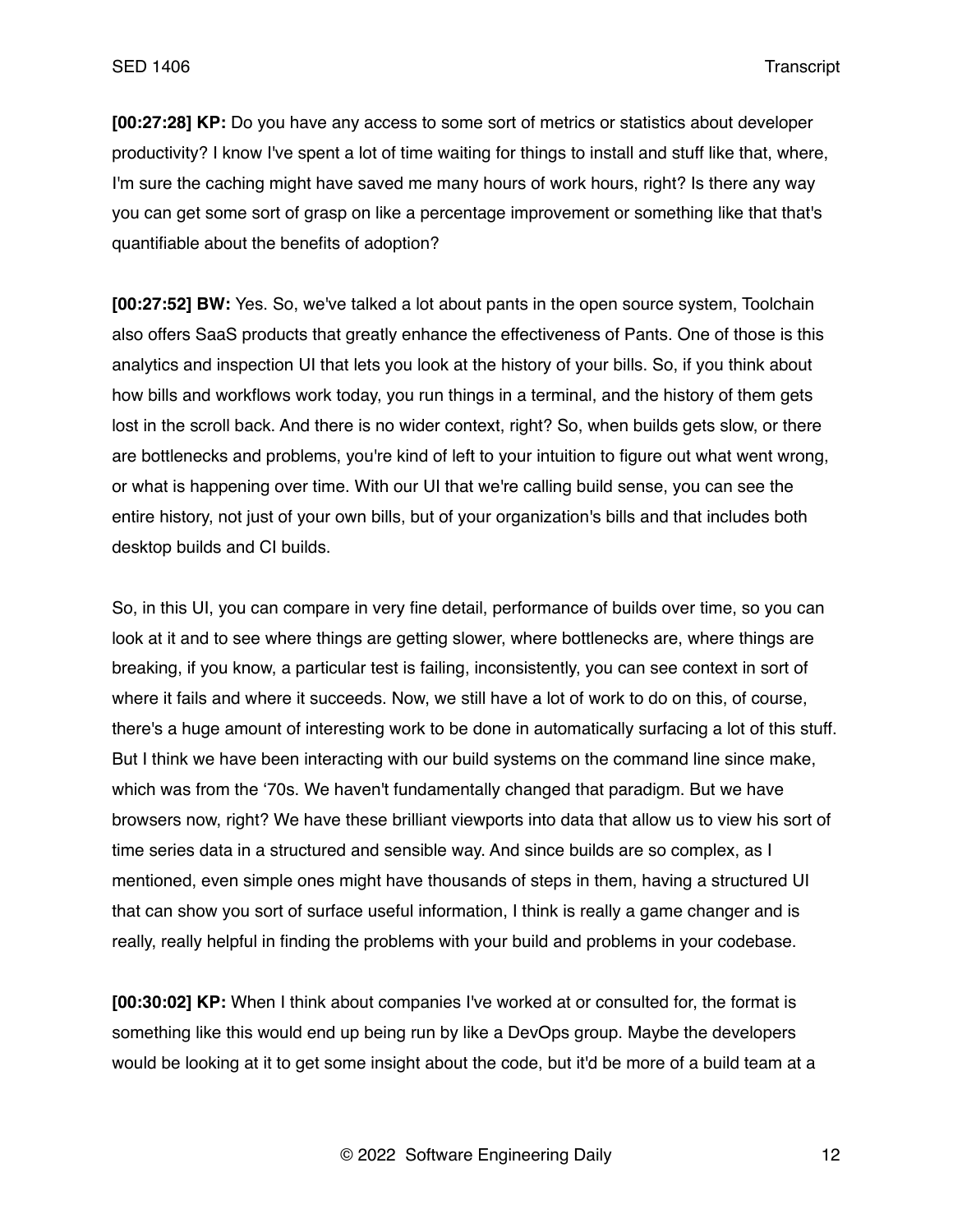larger company. Is that a common model? Or do you see other structures and ways people utilize the tools?

**[00:30:22] BW:** I think in the smaller companies, it's individual engineers, I think in the larger companies, it is this sort of build team or engineering effectiveness team. They have different names in different places. One of the things we want to do is to be that team for a large number of companies that don't want to or cannot invest in that area, or as much as they should. I mean, if you are some company that has some expertise in whatever brilliant product that you're building, you should focus on that, and you should be able to have a really good build experience without having to invest too much of your own time and resources into it.

We'd like to help move companies away from having to constitute and put significant resources into creating their own teams with all and those teams have to gain this expertise, and rather, have it sort of move shift left more on to the individual developers who are now empowered through tooling to achieve a much greater productivity gains on their own.

**[00:31:30] KP:** Makes sense. So, then there's the SaaS offering, are there services and solutions that are at the enterprise level on top of that, that Toolchain offers?

**[00:31:38] BW:** Yes, so I'd mentioned build sense, which is the UI components. But the other aspect is the remote caching and remote execution components. Where, as I mentioned, Pants relies heavily on caching and concurrency to provide significant speed ups. And that makes sense, because when you think about work, there's really two ways of speeding things up. There's doing less work, and there's doing more work at the same time. Those are really the only two ways. And so caching means doing less work because it's already been done. And concurrency means do more work at the same time, because it is not interdependent.

Now, if you're running Pants on your laptop, as I mentioned, maybe you get eight-way concurrency or on a CI machine, and maybe only two way, because very often, CI machines are somewhat underpowered, and you have your local cache, which will make sure you don't repeat work that has been done before on your machine. But with our SaaS product, you can wire your builds, both in CI and on desktop, into a shared cache. Now, you're in a situation where if work has been done before, on any machine, by any user, it can be shared. So, the benefits increase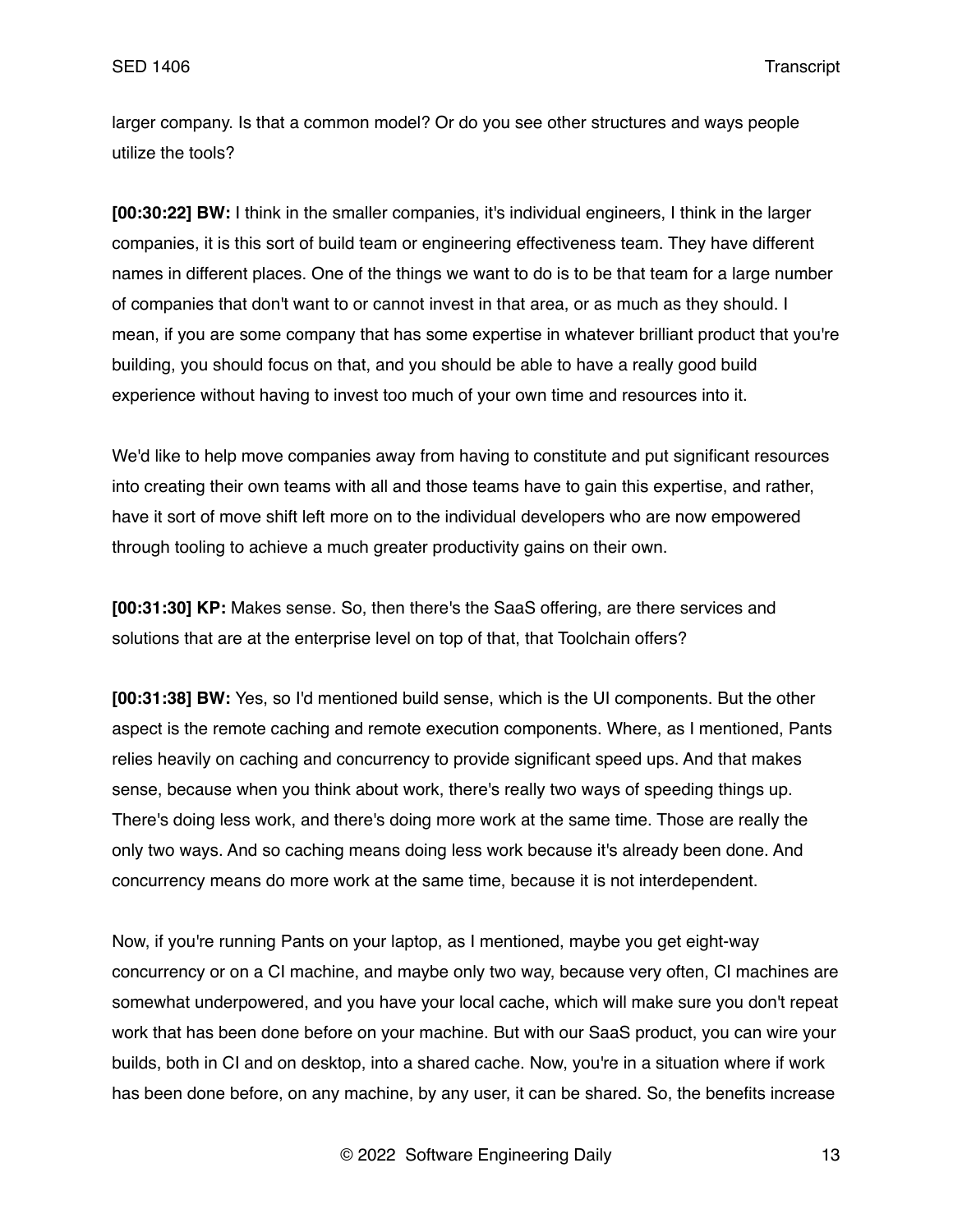dramatically in terms of caching. And similarly, for remote execution, which is something we are still working on is not ready for use yet, instead of the sort of two way to eight-way concurrency that you might get on the cores on your machine, and even that is somewhat limited because there still may be contention on resources like the file system, you might get concurrency on many dozens, hundreds potentially, of cores, running in our build cloud. And so, the SaaS product will take the caching and concurrency abilities of pants, but really turbocharge them for much, much greater performance.

**[00:33:35] KP:** We touched briefly on the serverless use case. I'd love to revisit it. I know that many people trying to Deploy serverlessly will hit problems, like the fact that it's such a bare bones environment, or that there's no file system or even the fact that the zip file has to be under a certain limit. Are the extra challenges that pants has to overcome in order to help make serverless delivery?

**[00:33:57] BW:** We don't specifically have solutions for those except that manually getting the say, to take AWS, AWS lambda as the canonical example here, getting the format exactly right. When you try to upload a file is finicky, and accidentally uploading way too much data is way too much code is a common problem. And so, what Pants really solves that is it knows exactly what needs to be in that bundle and no more.

So, for example, you have a large requirements dot txt, and you cannot upload that entire the requirement all of those requirements into your cloud function because it's just too big. Now you'd have to manually start slicing and dicing it to figure out what exactly needs to go in that cloud function. Pants will figure that out for you, which means it's very practical to have it manage many dozens of different cloud functions and each one will be slim. Each one will contain just what it exactly what it needs to contain. You're guaranteed they will all be in the right format and the cloud function will run correctly the first time, because you didn't have to manually sort of package something in exactly the right way.

Obviously, with Cloud Functions, there are challenges. A lot of the challenges I've encountered with them have been at runtime around keeping them warm. There are some well-known challenges there. But when it comes to packaging the function and creating the metadata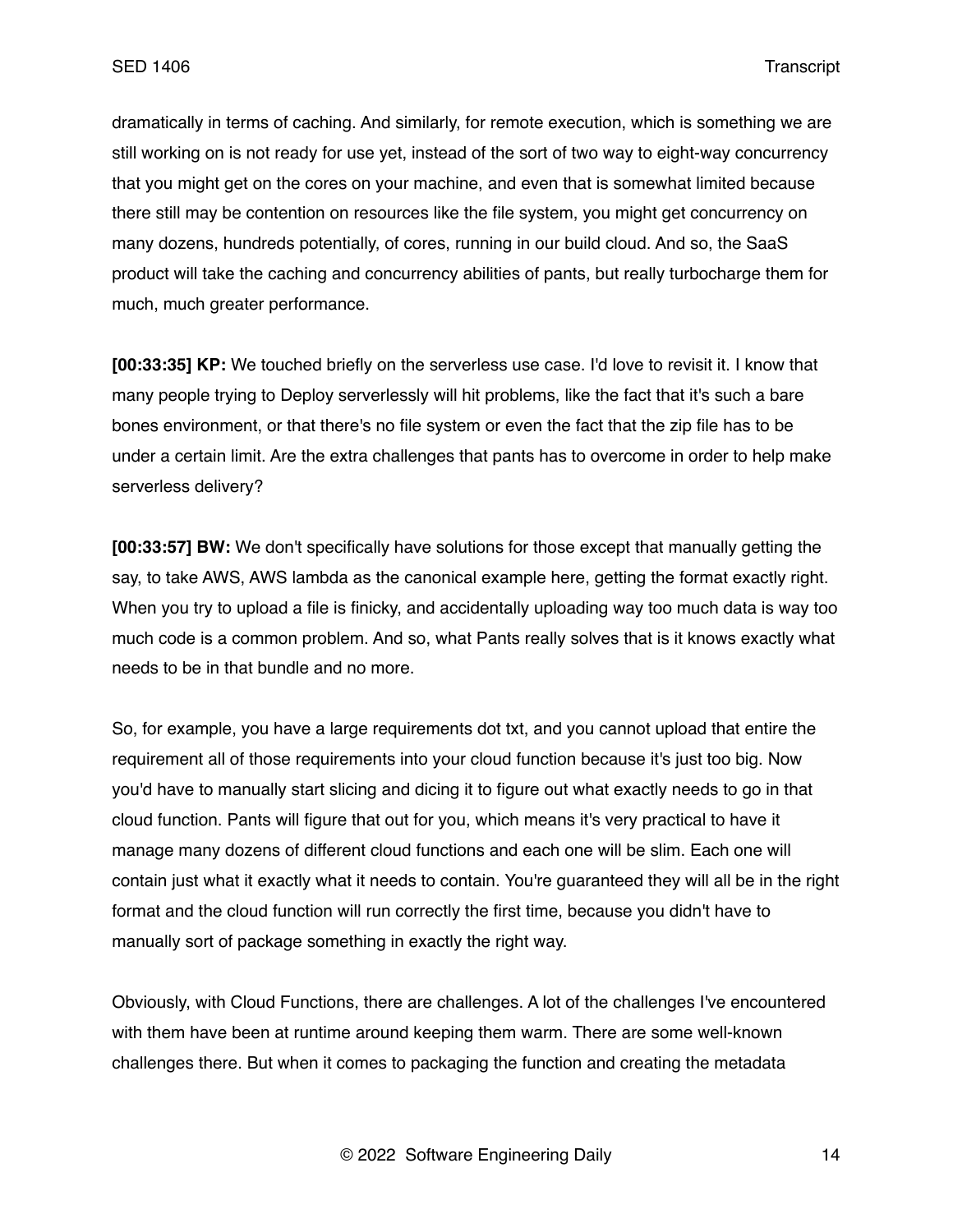around it, having this done consistently for you, in a way, which is guaranteed to be the most minimal, is very helpful.

**[00:35:32] KP:** Absolutely. When you see new customers coming in at Toolchain, I'm curious if you see any patterns in the level of maturity, the applications at? Is this something they're adopting early on in development, or something that's being adopted, perhaps a bit too late in an emergency,

**[00:35:49] BW:** We see a bit of both, as you'd imagine. Usually, I wouldn't say an emergency, but we usually see people come in when there's a need when they've noticed a need. Traditionally, with built systems, that point has always been a bit too late. Because at that point, your code base may not be amenable to some of these tools. And so, one of the big design points we had when we built this second version of Pants, was to make adoption relatively easy. And so, we had to make it so that you could adopt even if your code base was a little gnarly, because you hadn't been using a tool like this before.

So, we do see a lot of people coming in where the code base has grown, the requirements of the requirements dot txt has grown to a point where it's actually hard to manage, where suddenly they're looking at, previously, maybe there was one big monolithic binary, many companies and many systems start out with just one server binary that does everything, and then they start splitting it up into smaller services. Maybe not fully micro services, but multiple services. And then that's when people start to realize that the existing tooling doesn't really cover that use case very well and Pants does. So, we see a lot of that of like, companies and teams who've gotten past the initial, maybe first year or two of the code base and now they're looking ahead to what should we be using for the next five years.

**[00:37:18] KP:** Is the goal Of pants to become the de facto standard for building Python Software?

**[00:37:25] BW:** Yes, absolutely. For Python, and for other languages. So, we are now, as I mentioned, we started with Python, because the need there was the most dire, but we've had users really ask for, when will you have support for Java, when will you have support for Go. So, we are now in the process of launching support for Go, Java and Scala. Because these are the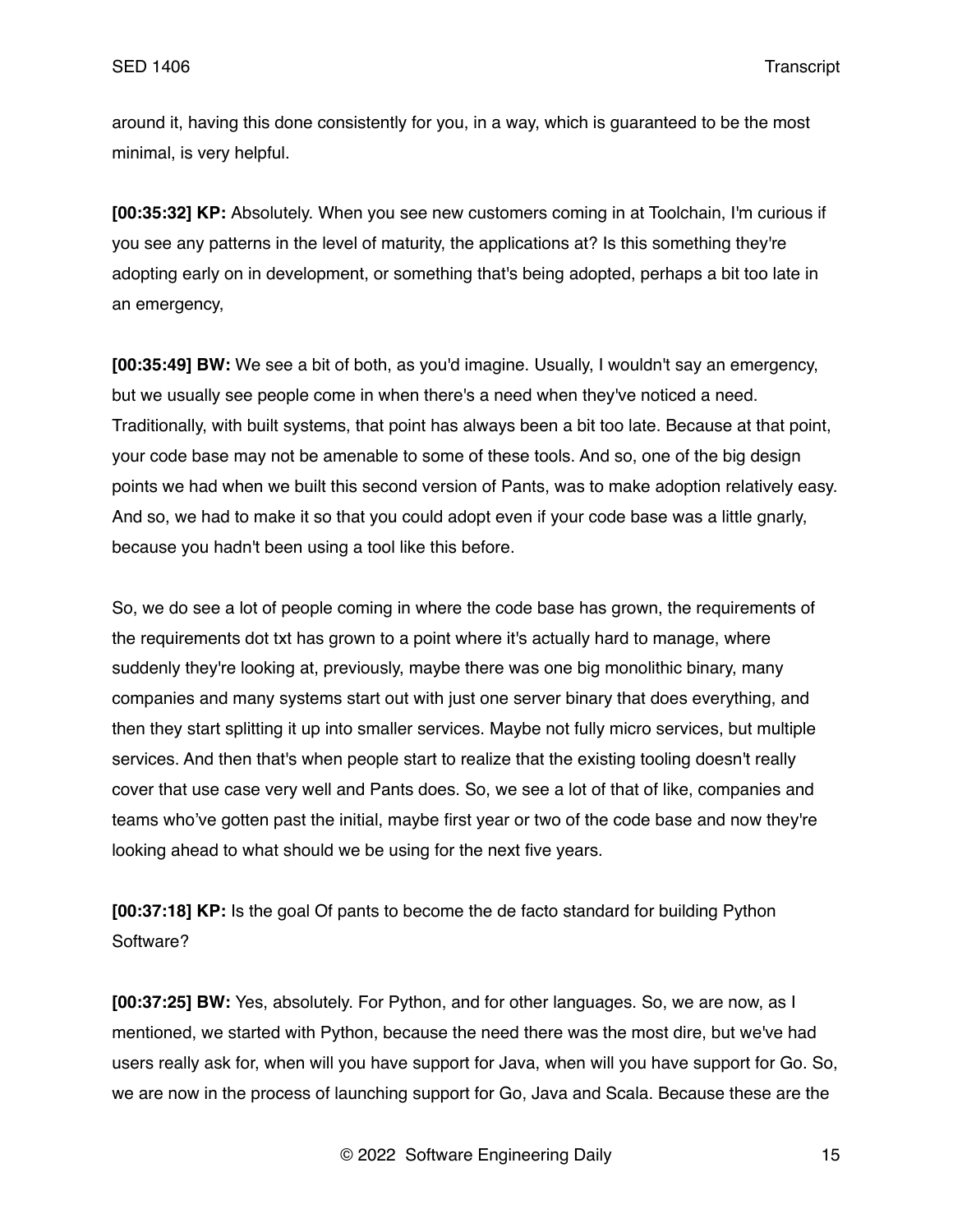languages that have been among the most requested by existing users. Because commonly, repos contain multiple languages.

One angle there is that Python is obviously very commonly used for data science applications. And Scala has some great uses in that world as well. And so, we see Python and Scala used together in the same repo. And we want to bring a lot of those benefits of ease of adoption, ergonomic tooling, requiring very minimal boilerplate and working with your code base as it is, and working with the concepts with your users already familiar. We wanted to bring those on to other languages. So ultimately, we would like to be the right choice for all the companies, in all languages that can't or don't want to invest building up a team to develop their own internal tooling. If you're Microsoft, or Amazon or Google or Facebook, sure, you've probably got 30 people working on this problem internally, and building a system that is perfectly designed for just your repo. But if you're not those companies, we want to be there for you.

**[00:38:57] KP:** This seems like an area that a lot of companies spin their wheels trying to reinvent something on. Do you often find that people are pleased to finally arrive at pants when they discover it? Or what's the typical path?

**[00:39:10] BW:** We do find that people are pleased to. And one underappreciated aspect of that journey is, even when you have custom needs and custom build steps, and we all know, most companies of any appreciable size do, you still want to build them around a system that takes care of things like caching and concurrency for you. So, Pants has this very robust plugin API. And when you write your custom workflow steps against that API, you get the benefits of caching and concurrency that just sort of fall out of the API. You don't have to do anything special to make that happen. The API just sort of takes care of the safety that those features require.

So, even companies that are doing fairly sophisticated things on their own in using scripts come to realize that, "Oh, it's better if we do this within a framework like Pants where we it's still a lot of custom logic. But the custom logic is embedded in this larger system." So, we don't have to worry about where the inputs into that custom logic come from. We don't have to worry about where the outputs flow to. We don't have to worry about how do we speed this up through caching and concurrency. The system takes care of all of this for you. So, we do see even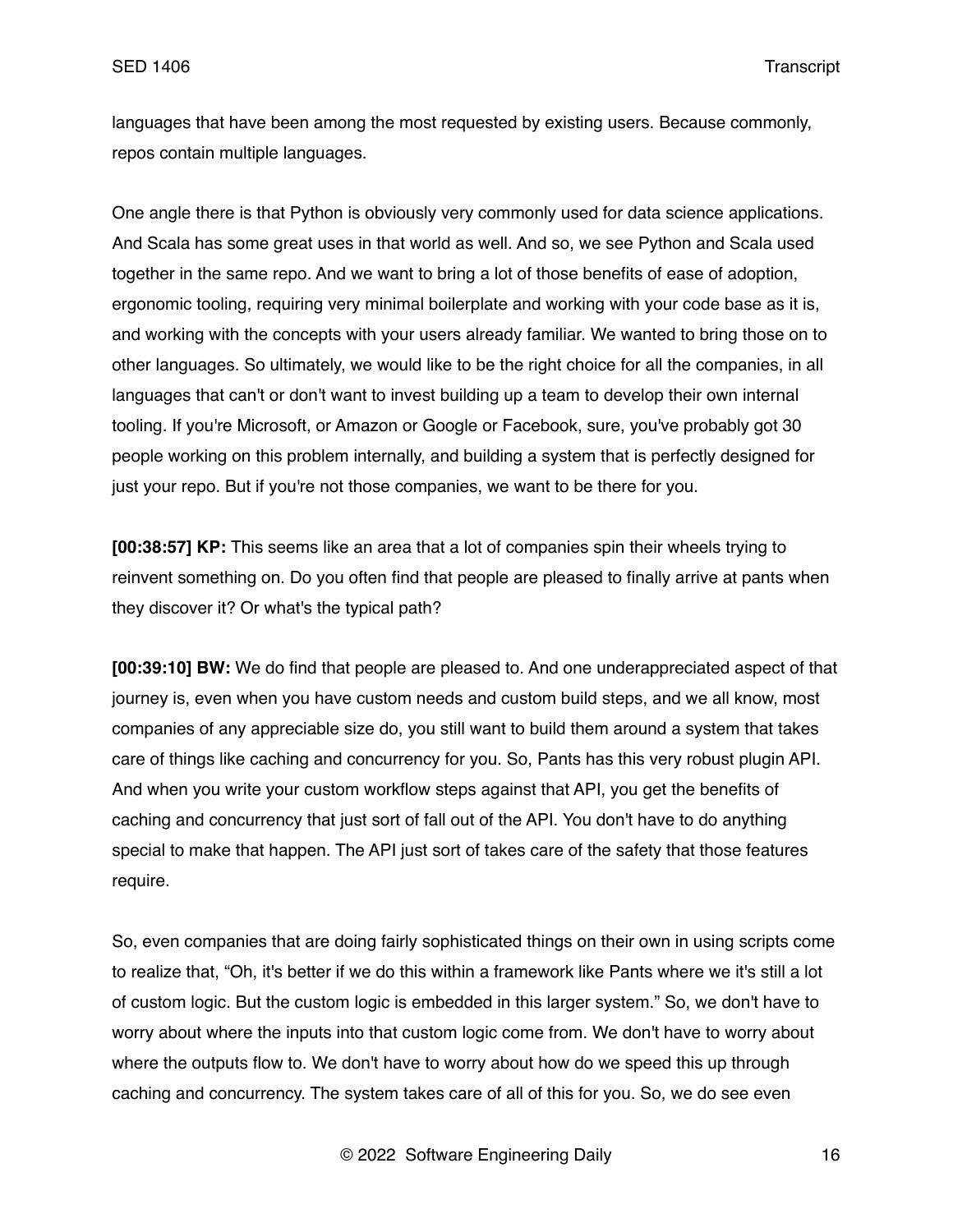people who then have to invest in building their own plugins saying, "Well, this is way better than having to write all of my logic, including all of that infrastructural side from scratch."

**[00:40:39] KP:** Makes sense. Where can listeners learn more about the project?

**[00:40:45] BW:** So, the best place to go is pantsbuild.org. That's our documentation site. There's a lot of information there about what the system is, how you can use it, and sort of how to get started. It also points to some very useful resources. Among those are a bunch of example repo. So, some little toy repos that show here's how, here's like a very basic Hello World Python example. Here's a very basic Django example. Here's a very basic Go example, things like that.

And then also, perhaps most importantly, is there are links there to our Slack workspace, where we really love to hear from users. As I mentioned, people should not be shy about hopping on there and expressing interest, because we want to help people adopt where we can. And if for whatever reason we can't, or there are needs that past doesn't yet meet, we need to find out about them. Because the purpose of the system, as I mentioned, if you have a use case, then Pants wants to solve it that I can't imagine a situation where we say, no, that's just not something we're interested in. If you know, if people have some substantial use case, then we want to help solve it, whether it's something we develop in core pants ourselves, if it's something that we think many organizations would care about, or we guide you to, as I mentioned, building a plugin that is perhaps more custom for your organization, while letting the Pants framework take care of so much of the infrastructure part of that.

We've had cases where people have done that second thing and then ended up upstreaming it into core Pants because it turned out to be useful enough for that. So, just to give one example, someone has been working on support for generating Sphinx documentation. And we're now inquiring with them about upstreaming that support which is currently in that custom plugin into core Pants because it seems like that would be useful for many people. And so, where where things are potentially generalizable. We're very open to upstreaming them into the main system.

**[00:42:50] KP:** Very cool. I look forward to following the project. Benjy, thanks again for coming on Software Engineering Daily.

© 2022 Software Engineering Daily 17